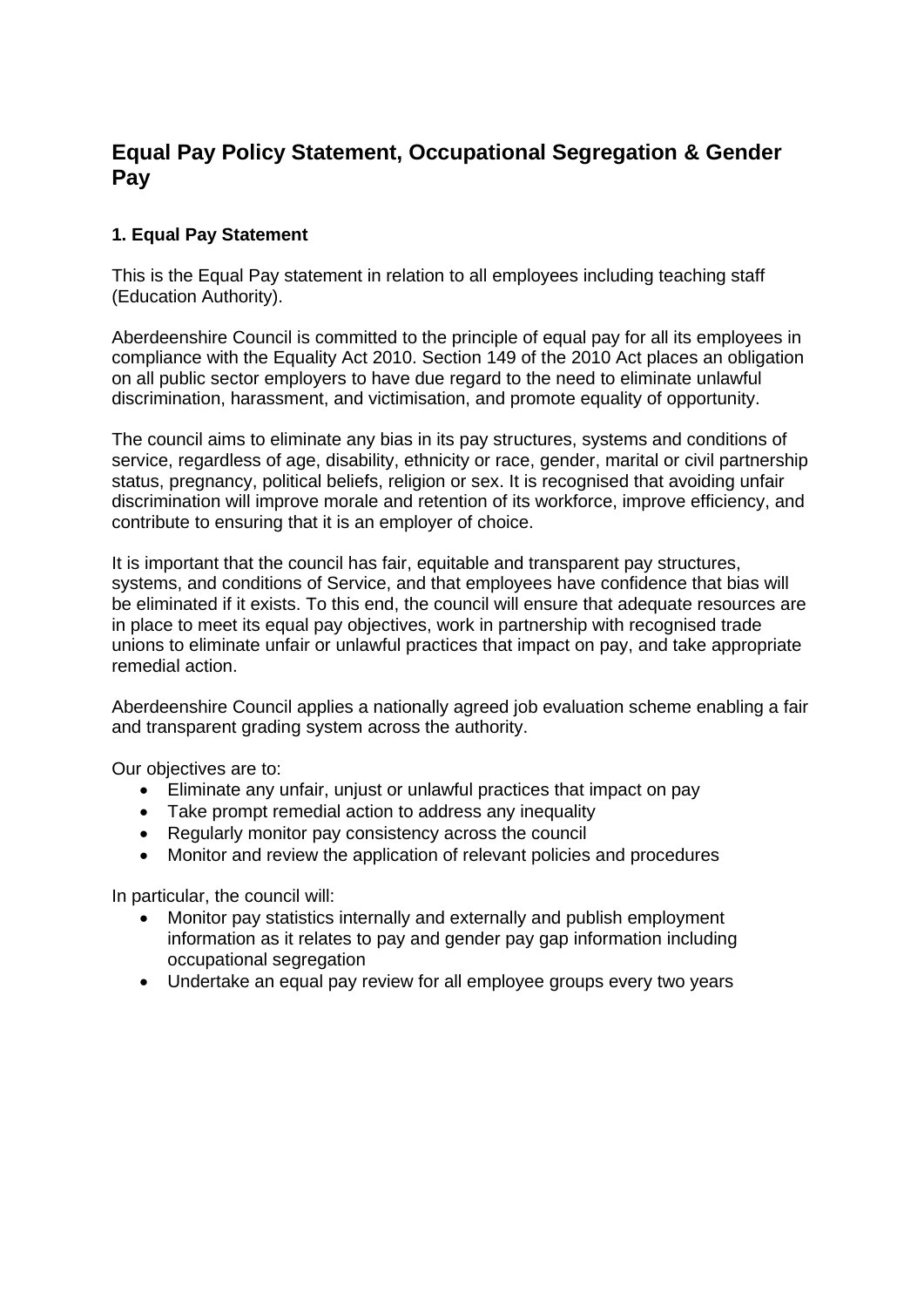- Plan and implement required actions in partnership with trade unions
- Provide training and quidance for those involved in determining pay
- Inform employees of the method of determining pay levels and calculating payments

#### **2. Occupational segregation**

There are two types of occupational segregation – horizontal and vertical. Horizontal occupational segregation refers to the clustering of men and women into particular types of occupation, e.g. more women working as care workers than men; this is covered in section 2.1. Vertical occupational segregation refers to the clustering of men and women into different levels of work e.g. more men working as senior managers and more women working in lower graded posts; this is covered in section 2.2.

#### **2.1 Horizontal Occupational Segregation**

#### Teachers including educational psychologists

This covers permanent and supply teaching employees, educational psychologists, quality improvement officers and any school based teaching associations, for example, music instructors, probationary teachers, and visiting specialists.



#### Clerical & administrative type duties

This covers clerical and administrative employees up to, but not including, service managers. Typical post titles are finance assistants, assistant housing officers, receptionists, administration assistants and officers, customer services, registrars, library assistants, personal assistants and secretaries.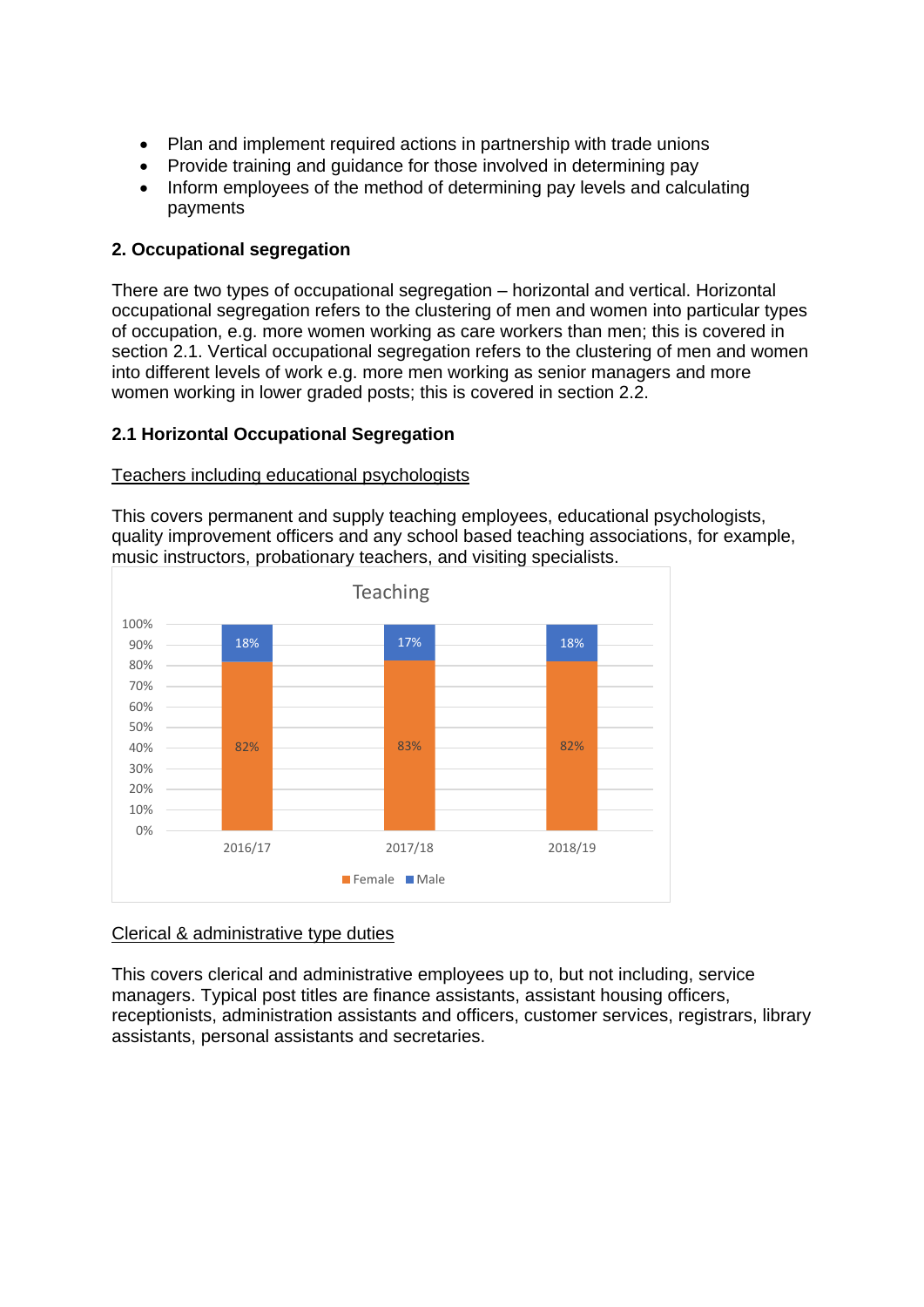

#### Care employees

This covers home carers and other front-line employees in social work, leisure, community, and school support services such as family support workers, coaching assistants, children's escorts, nursery nurses, sheltered housing staff, pupil support assistants, school crossing patrollers and community learning session workers.



### Catering employees

This covers our front-line catering employees and line management but not administrative support. This covers post title such as catering assistants, reliefs, cooks and unit supervisors.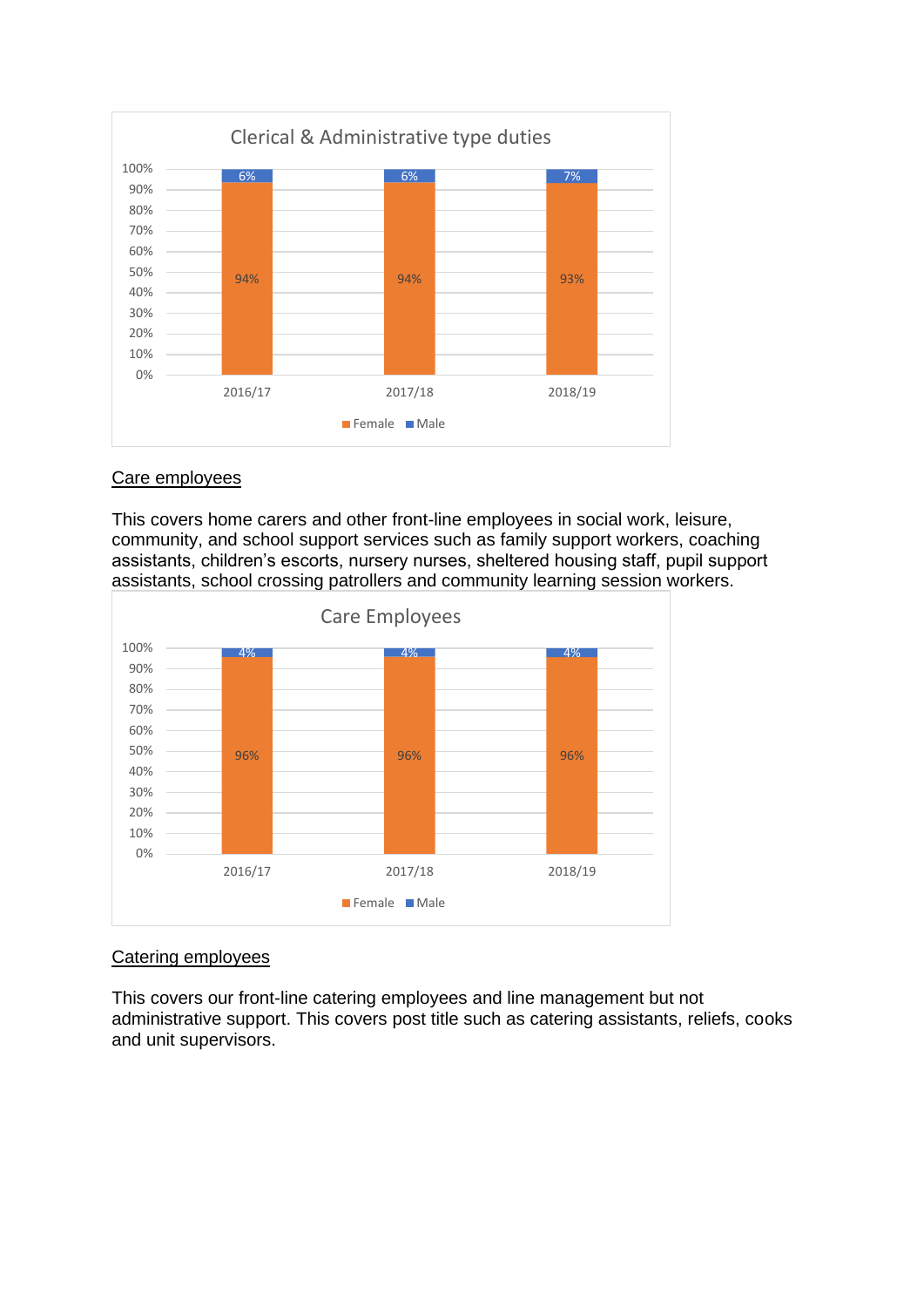

#### Cleaning employees

This covers our front-line cleaning employees and line management but not administrative support. This covers post titles such as cleaner, reliefs, public convenience attendants, mobile operatives and site supervisors.



#### **Managers**

This covers all of the senior managers including the chief executive, directors, area managers, heads of service, project managers, social work managers, and support service managers.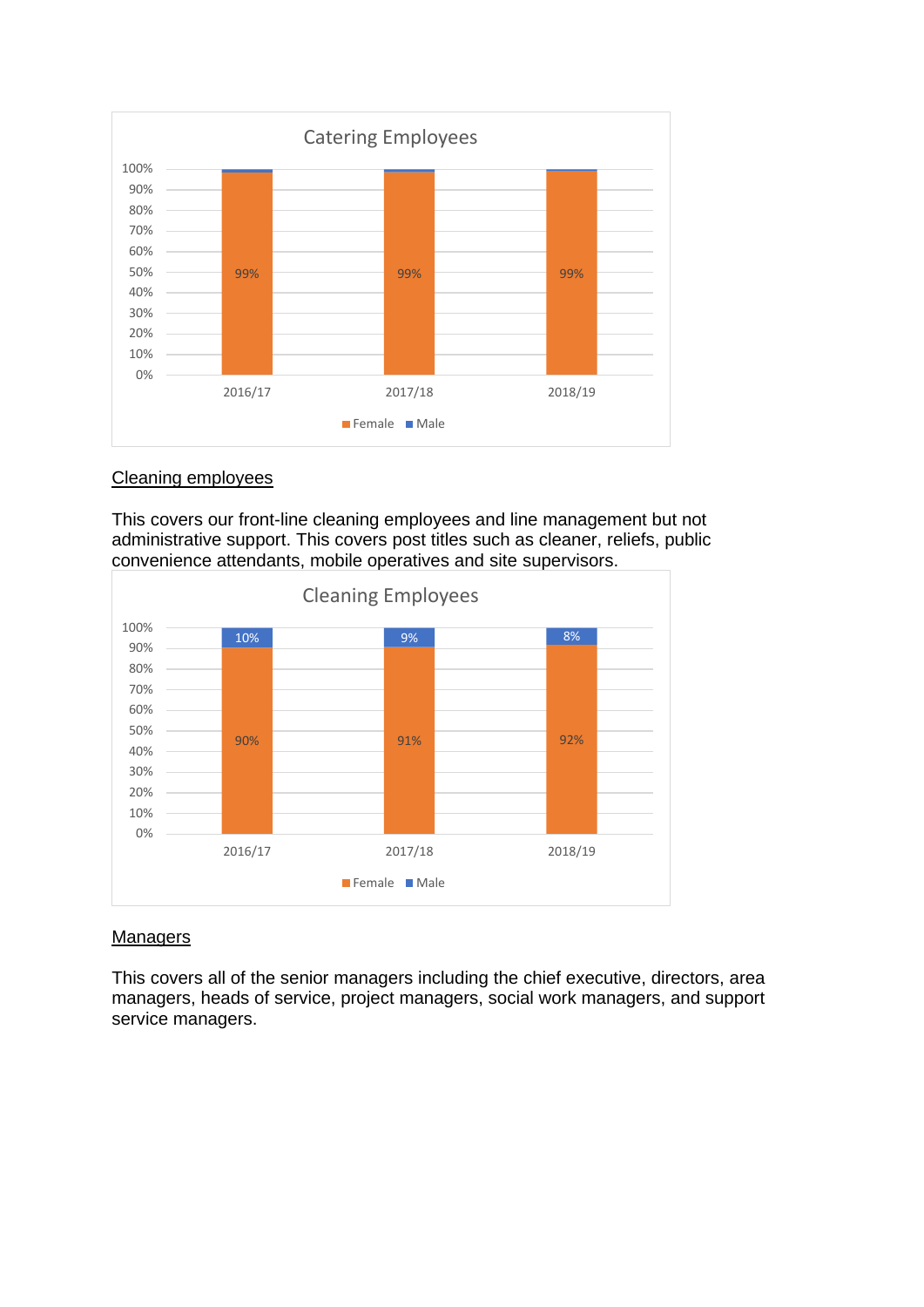

#### Professional & Technician posts

This covers a range of fully qualified employees and those on professional or technical career development schemes, including planners, engineers, HR, economic development technicians, health & safety officers, librarians, solicitors, accountants, social workers, waste officers, housing officers, coaches, instructors, trainers, community learning, senior practitioners, and team leaders of professionals.



### Operational, craft, and physical type duties

This covers a wide range of crafts, physical work, and technical subjects where the career development is not specifically into professional levels.

This covers post titles such as mechanics, time-served people, school caretakers, janitors, road workers, landscape workers, refuse collectors, dog wardens, drivers, building maintenance staff, roads and property inspectors.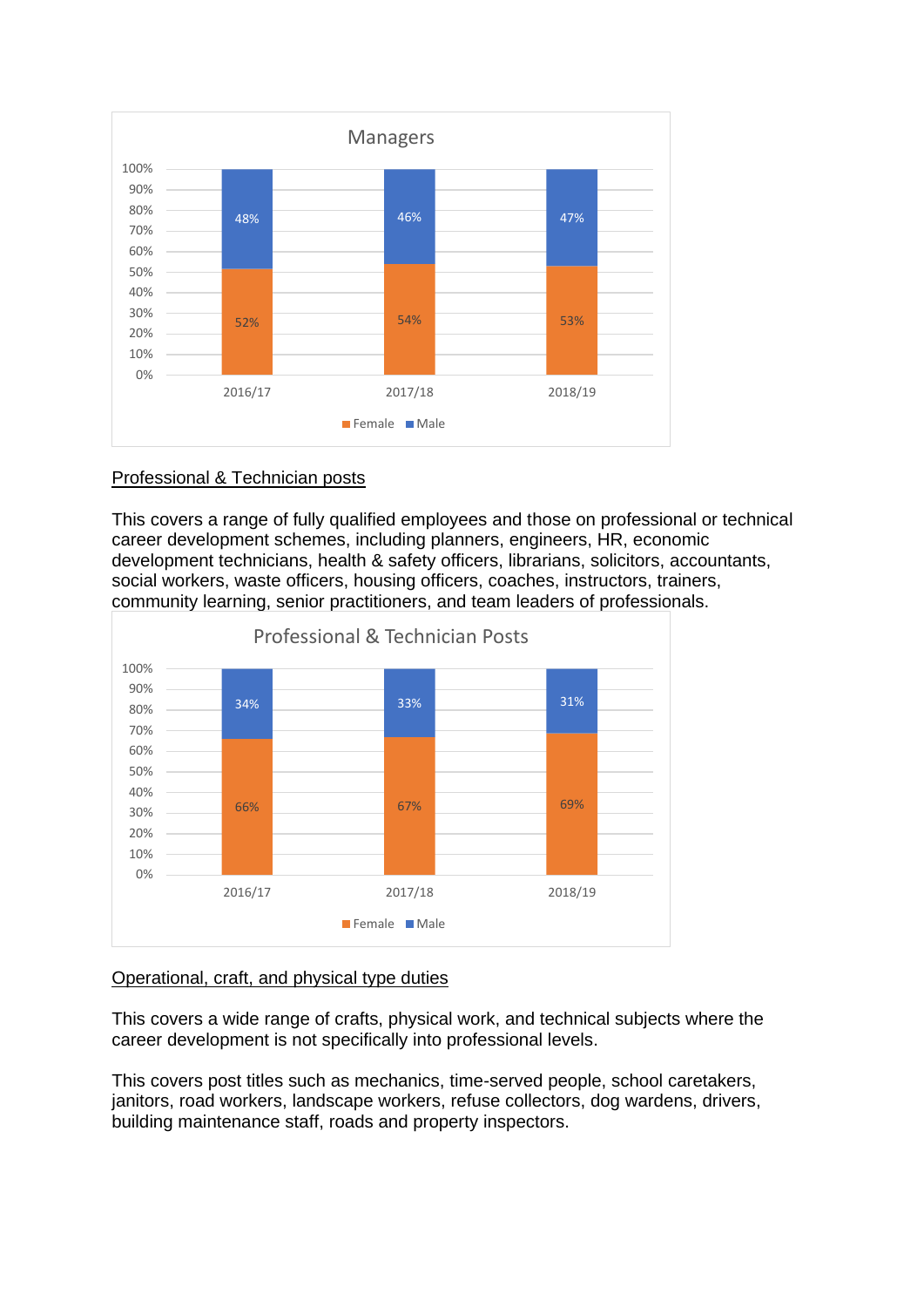

The following chart shows 2018/19 levels of horizontal Occupational Segregation for all groups.





Most groups show very marked horizontal Occupational Segregation. The group with the lowest level of segregation was Managers, but given that all the other Non-teaching groups who feed into the Manager group though career progression have much higher proportions of women, the lower proportion amongst Manager indicates a separate, more worrying manifestation of vertical Occupational Segregation.

In terms of progress, or otherwise, for respective charts in section 2.1, only two groups changed by more than 1% between the start and end of the three-year period.

The Professional & Technician group saw the proportion who are women increasing from 66% to 69% over the three years.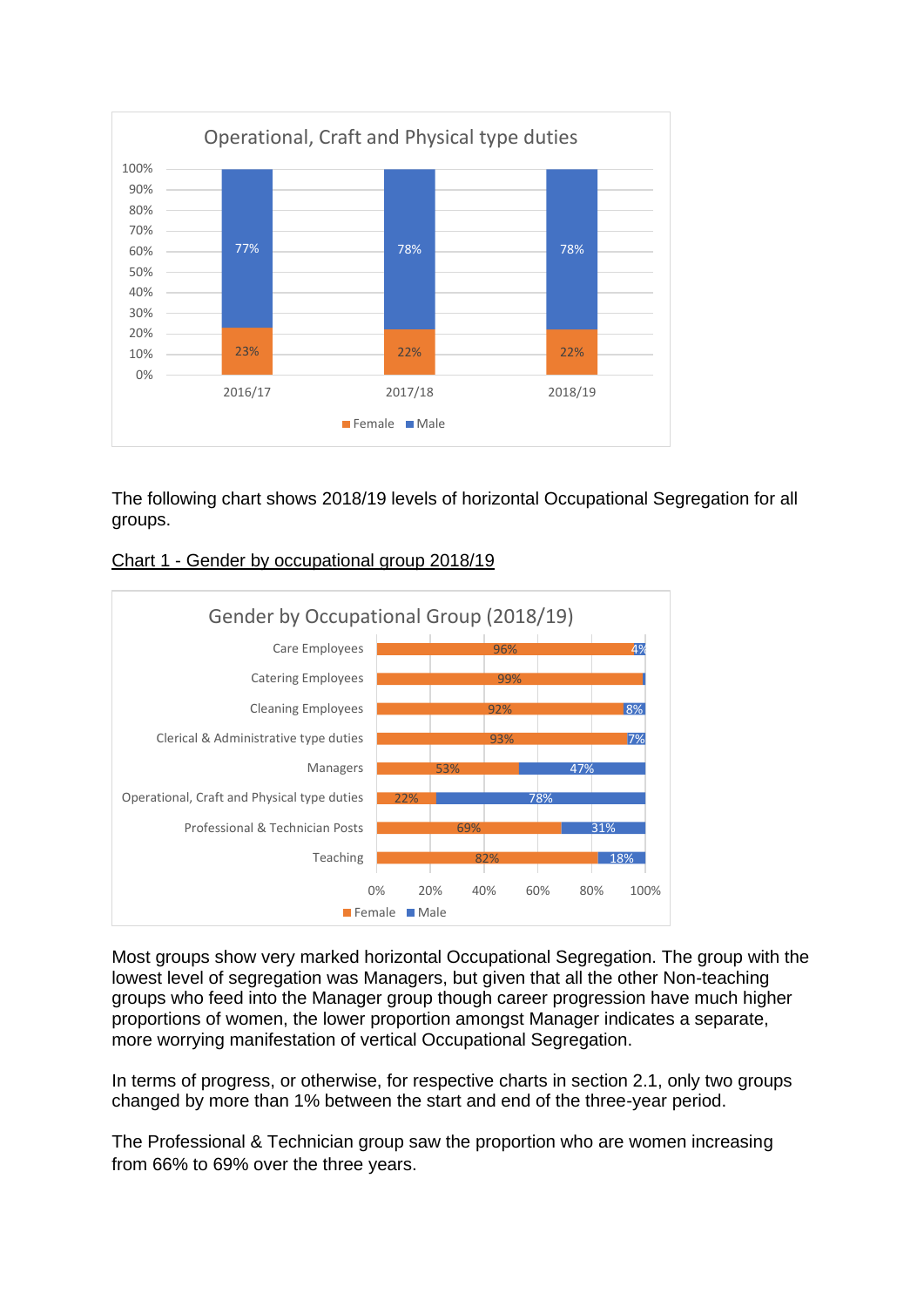The Cleaning group saw the proportion of women increase further from 90% to 92%.

Levels of horizontal Occupational Segregation amongst all other groups were either unchanged or changed by no more than 1%.

### 2.2 Vertical Occupational Segregation

Chart 2 shows how the proportions of women and men vary by Non-teaching grade, and how these have changed over the past three financial years. The data series are ordered from the lightest shades for 2016/17 through to progressively darker shades up to 2018/19. Grey columns on a secondary axis represent the total number of jobholders on each grade at present, in order to provide some context of scale for the respective proportions.



### Chart 2 – Gender Proportions

This graph represents a stark example of gender inequality amongst LG Grades running to Chief Officers. The proportion of women drops very dramatically as we go up the LG / Chief Officer career path from Grade H, to Grade P, and beyond to Cheif Officer grades.

There has been a slight improvement across some of the higher grades, with the notable exception of Directors:

Proportions have remained fairly stable up to and including Grade I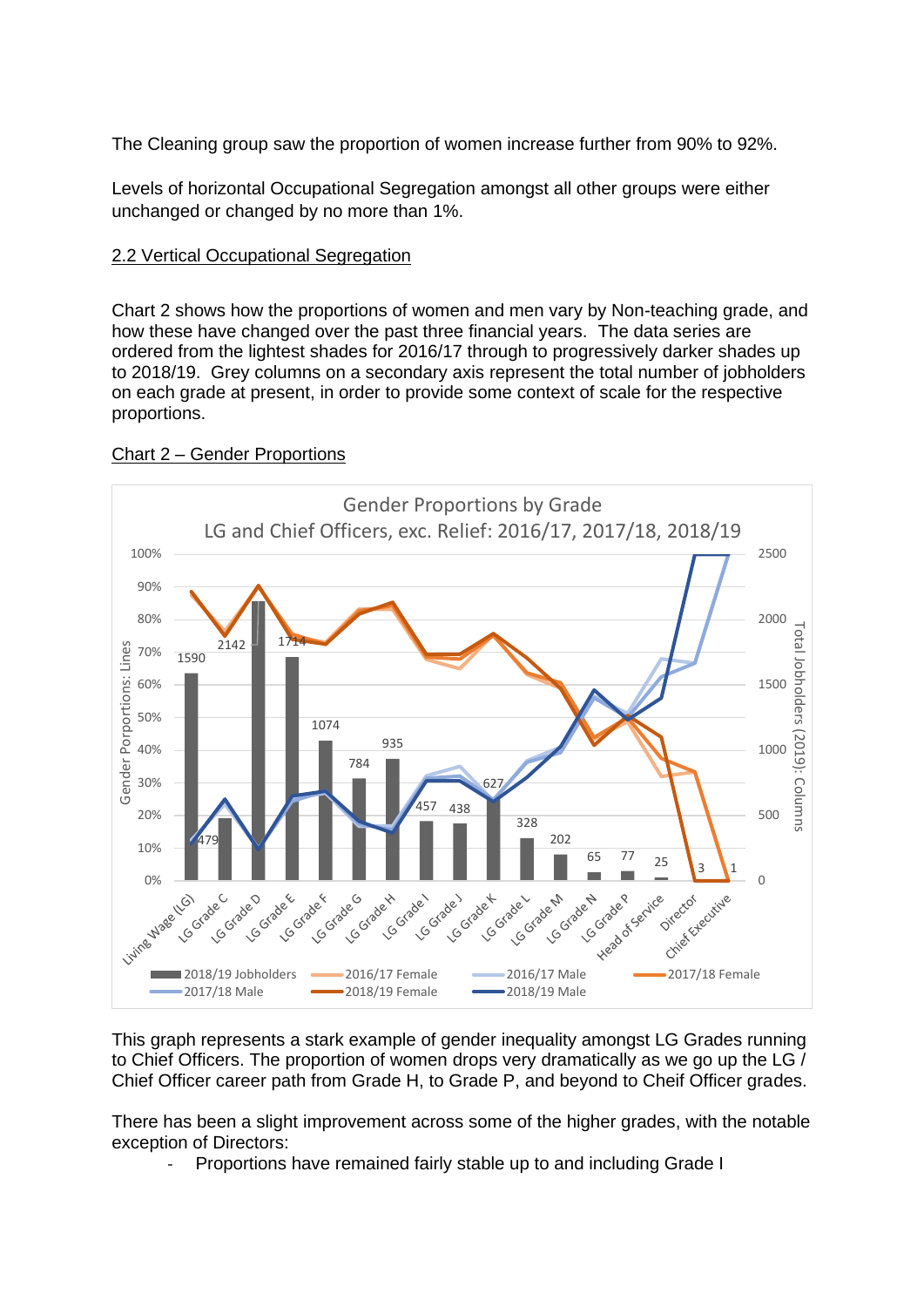- The proportion of women on Grade J has increased over the three years, from **65**% to **69**% (though most progress was made up to 2017/18 at **68**%)
- The proportion of women on Grade K has increased slightly from **75**% to **76**%
- The proportion of women on Grade L has increased fairly substantially from **63**% to **68**%
- The proportion of women on Grade M has returned to 59%, after briefly rising to **61**% in 2017/18
- The proportion of women on Grade N has fallen from **43**% to **42**%
- The proportion of women on Grade P has increased from **49**% to **51**%
- The proportion of women who are Heads of Service has increased from **32**% to **44**%, though it is worth bearing in mind it in reality reflects an absolute increase of 3 female Heads of Service from **8** to **11**
- Maria's replacement by Laurence as Director of Education & Children's Services has seen the female proportion of Directors drop from **33**% to **0**%

All professions within Aberdeenshire Council may be subject to turnover and retention issues, including those specifically associated with local employment factors. Monitoring pay in these areas is undertaken to ensure competitiveness and equality in recruitment.. The benefits of working for the council such as flexible working and the pension scheme are promoted.

Aberdeenshire Council has been co-ordinating and consolidating services into larger units, streamlining management posts, and creating more effective and efficient administrative and supportive provision. This includes the single service of Education and Children's Services. This means that support staff and centrally-based staff cannot be satisfactorily split into education or other local authority functions. The Equality and Human Rights Commission guidance states a requirement to separate Education from other local authority employee information. To support EHRC requirements and produce usable and auditable records, we have produced the information relating to teaching employees separate from all other employees.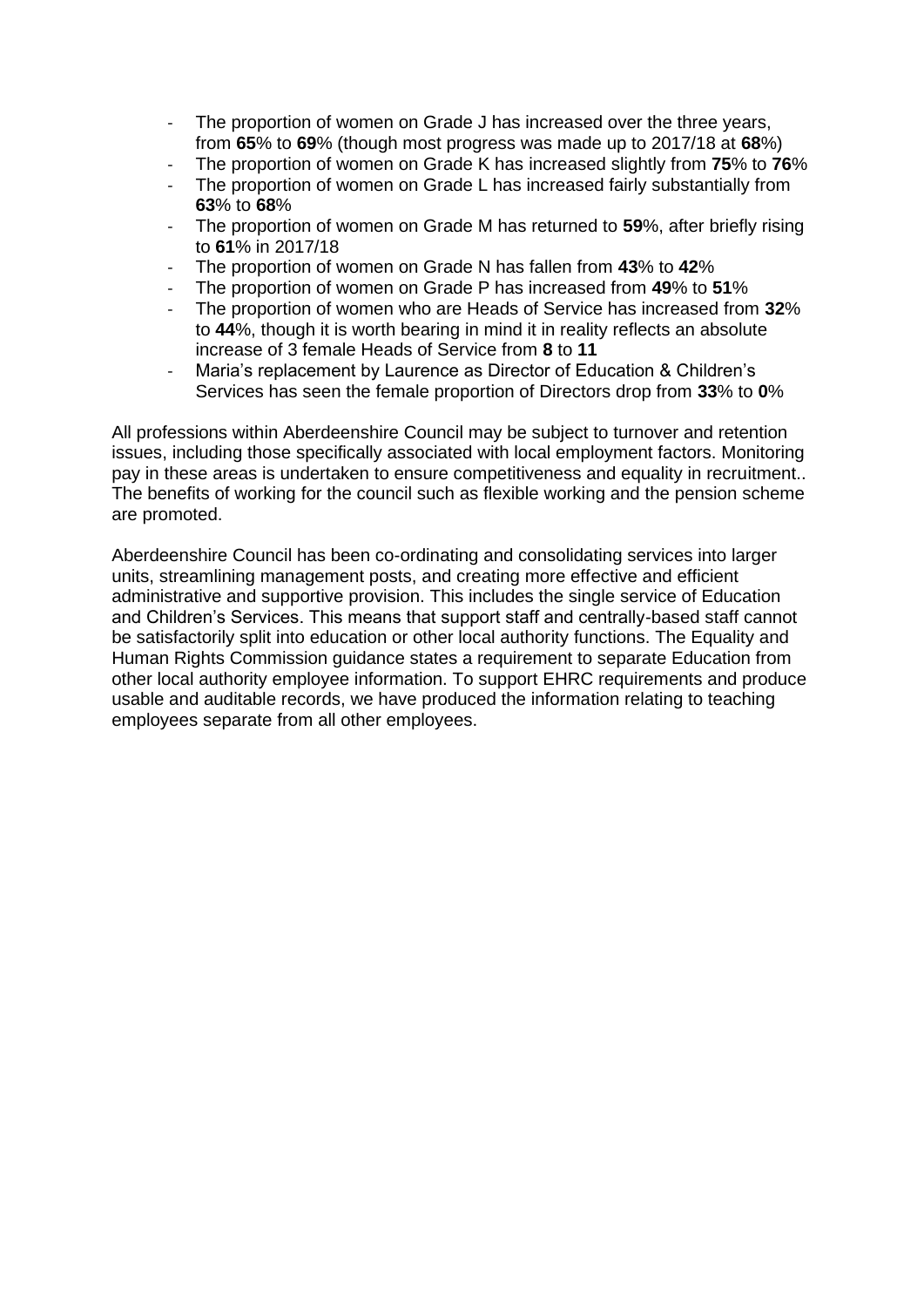

This represents a less stark example of gender inequality than for the LG / Chief Officer career path, but it is still clear that the proportion of women in promoted Teaching posts is lower than it is for unpromoted Classroom Teachers.

In terms of changes during the three-year period:

- The proportion of women who are Classroom Teachers has remained unchanged at **85**%
- The proportions of women who are Chartered Teachers has remained unchanged at **88**%
- The proportion of women who are Principal Teachers has remained unchanged at **73**%
- The proportion of women who are Depute Head Teachers started at **71**%, fell to **69**% in 2017/18, and ended slightly up on **73**%
- The proportion of women who are Head Teachers increased slightly overall, from **79**% to **81**%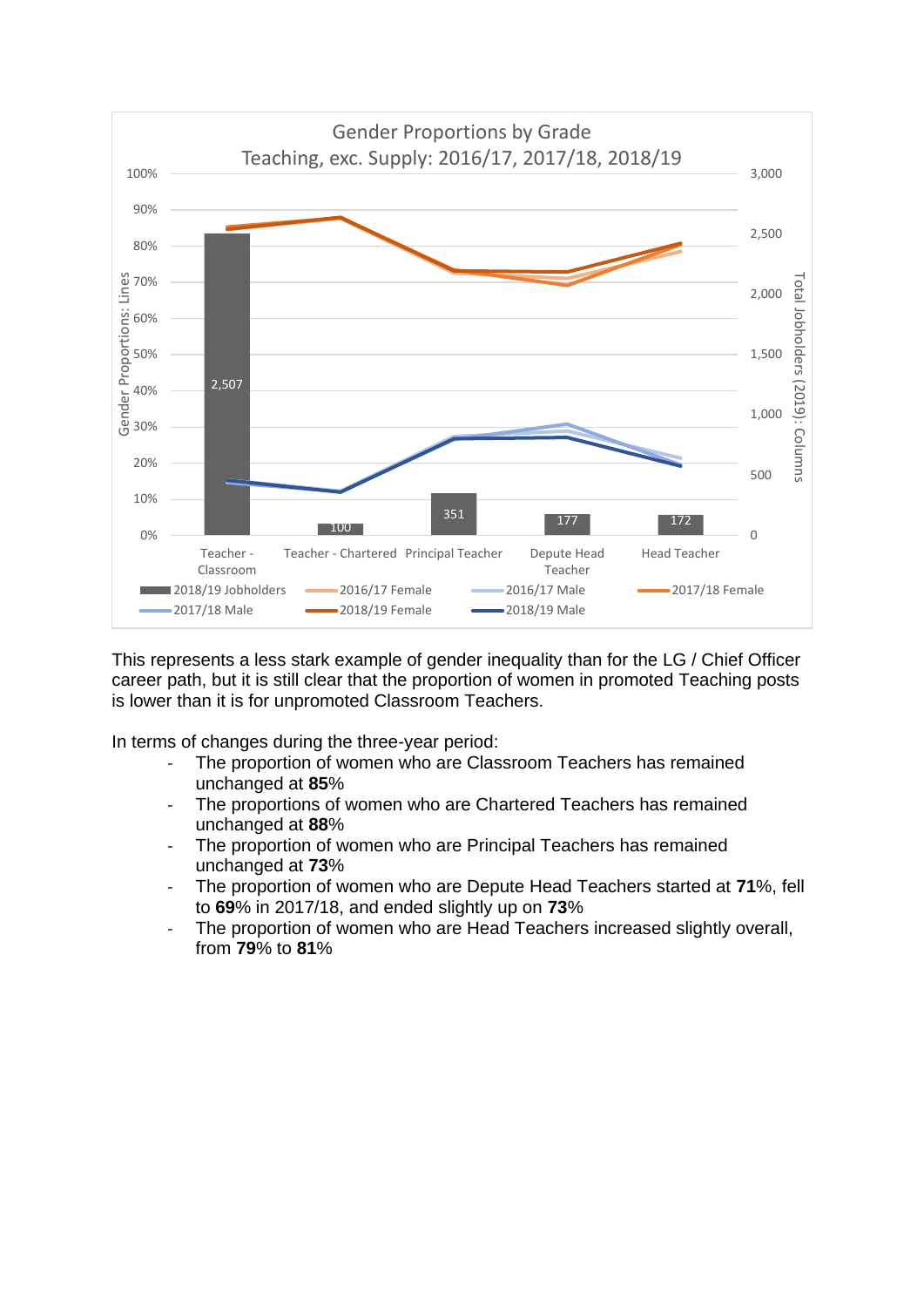

The very high levels of Occupational Segregation within Craft, with fewer than five female jobholders, makes the Grades analysis fairly hard to place much weight upon.

- The proportion of women who are Craft Worker on the Living Wage fell from **9**% to **6**%, though this is in fact only 1 jobholder (out of 10 to 16 jobholders, with more men joining this grade group each year)
- The proportion of women who are unpromoted Craft Workers above the Living Wage has fallen from **2**% to **1**%
- There have been no women on promoted (Chargehand or Supervisor) Craft Worker grades during the period

### **3. Gender pay gap analysis**

The data referred to in this paragraph is based on incumbencies or posts held by each employee. Some employees may have multiple incumbencies, for example a pupil support assistant may also hold posts for a children's escort and a relief nursery nurse. During the report incumbencies are referred to as 'employee data' or employees. The following information provides the policy, approach and detail of the pay gap calculations, for both Mean and Median average methodologies.

The UK Government indicator for the Gender Pay Gap requires the exclusion of any employees who received less than their full rate of pay in the payment month of the snapshot. The system report that pulls out such employees currently only works for the most recent financial year. For this reason, in order to provide consistency across the three financial years the figures below use the wider methodology specified by the Local Government Benchmarking Framework for the Gender Pay Gap Statutory Performance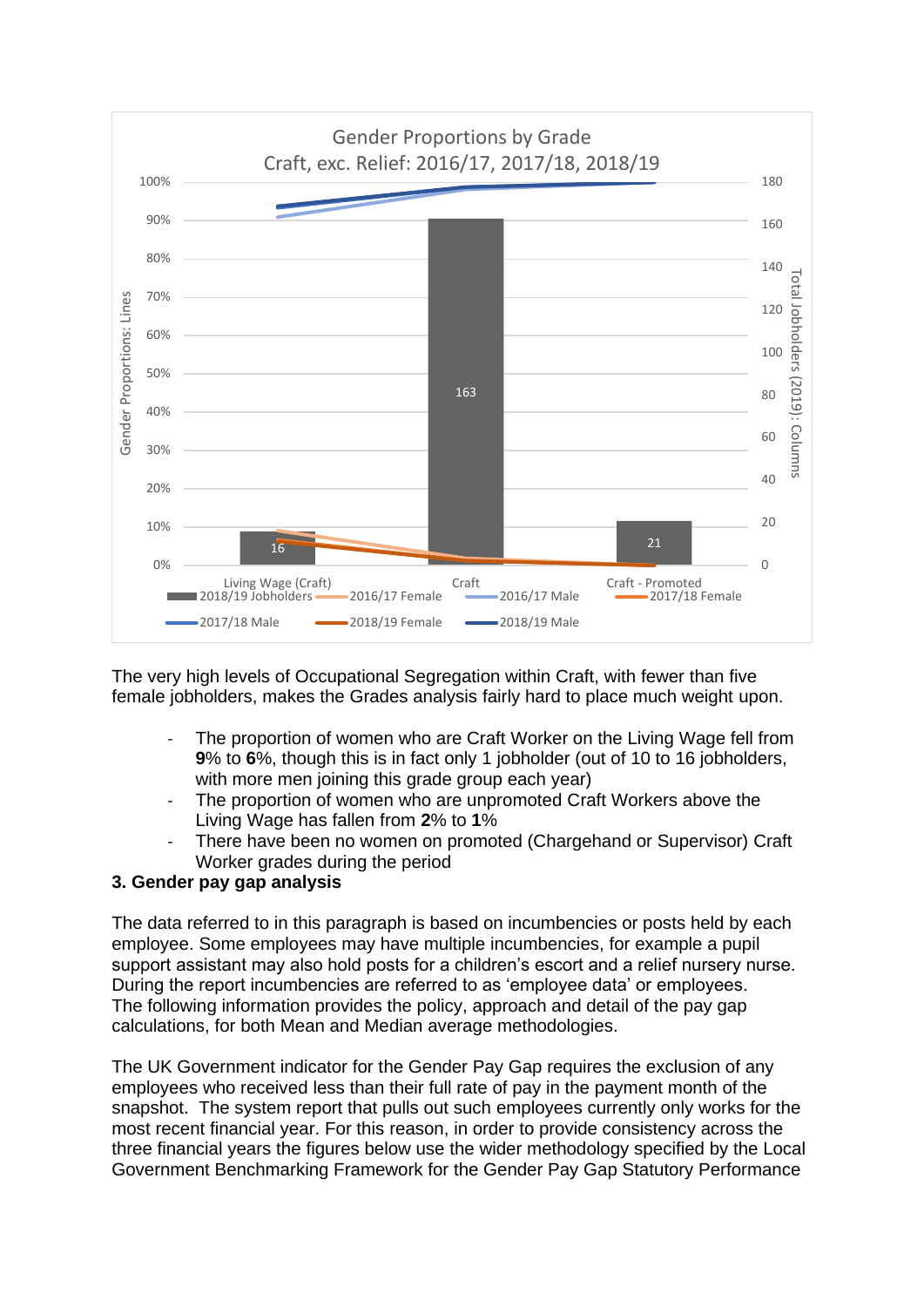Indicator reported to annually by all Scottish councils, but with the exclusion of Relief and Supply employees.

#### Premise of calculation for mean pay gap

We have used the basic (excluding overtime) hourly rate of pay for each employee. We then calculated the average hourly rate of pay for male employees, and separately for female employees.

We worked out the mean average for each gender by adding together all of the individual hourly rates of pay, and then dividing this by the total number of employees. The calculation we used is set out below:

 $(A/B)$  x 100 = TOTAL  $100 - TOTAL = PAY GAP$  $A =$  female average hourly rate  $B$  = male average hourly rate

#### Chart details – average hourly rate

The information in the following table shows the average hourly rate for all employees, teachers only (excluding Supply) and non-teaching employees (excluding Relief) respectively. The figure at the side of each column representing females is the percentage pay gap for each category. The charts show the three financial years 2016/17, 2017/18 and 2018/19. Please note that progress, or otherwise, is best judged when looking at the two groups of Teaching and Non-teaching employees separately in isolation.

For all employees the pay gap between males and females fell from 7.34% in 2016/17 to 6.78% in 2018/19. During the period the gender pay gap has ended down slightly for Teaching from 3.65% in 2016/17 to 3.56% in 2018/19. For Non-teaching employees the gender pay gap has decreased from 13.61% in 2016/17 to 12.63% in 2018/19.

|         | <b>Average Hourly Rates</b> |        |         |                 |        |         |              |        |         |  |
|---------|-----------------------------|--------|---------|-----------------|--------|---------|--------------|--------|---------|--|
|         | All Employees               |        |         | <b>Teaching</b> |        |         | Non-teaching |        |         |  |
|         | M                           |        | Gap (%) | M               |        | Gap (%) | M            |        | Gap (%) |  |
| 2016/17 | £14.88                      | £13.79 | 7.34    | £22.97          | £22.13 | 3.65    | £12.87       | £11.12 | 13.61   |  |
| 2017/18 | £15.18                      | £14.12 | 6.95    | £23.55          | £22.50 | 4.44    | £13.11       | £11.37 | 13.31   |  |
| 2018/19 | £15.49                      | £14.44 | 6.78    | £23.39          | £22.56 | 3.56    | £13.52       | £11.81 | 12.63   |  |

Premise of calculation for median pay gap

The median hourly rate is the hourly rate which splits the top 50% of the staff cohort (e.g. non-teaching females) from the bottom 50% when arranged from highest rate to lowest. For example the median hourly rate of the following five example values is £12.00 because it is right in the middle of the value order:

£29.75 £21.50 **£12.00**  £11.25 £10.75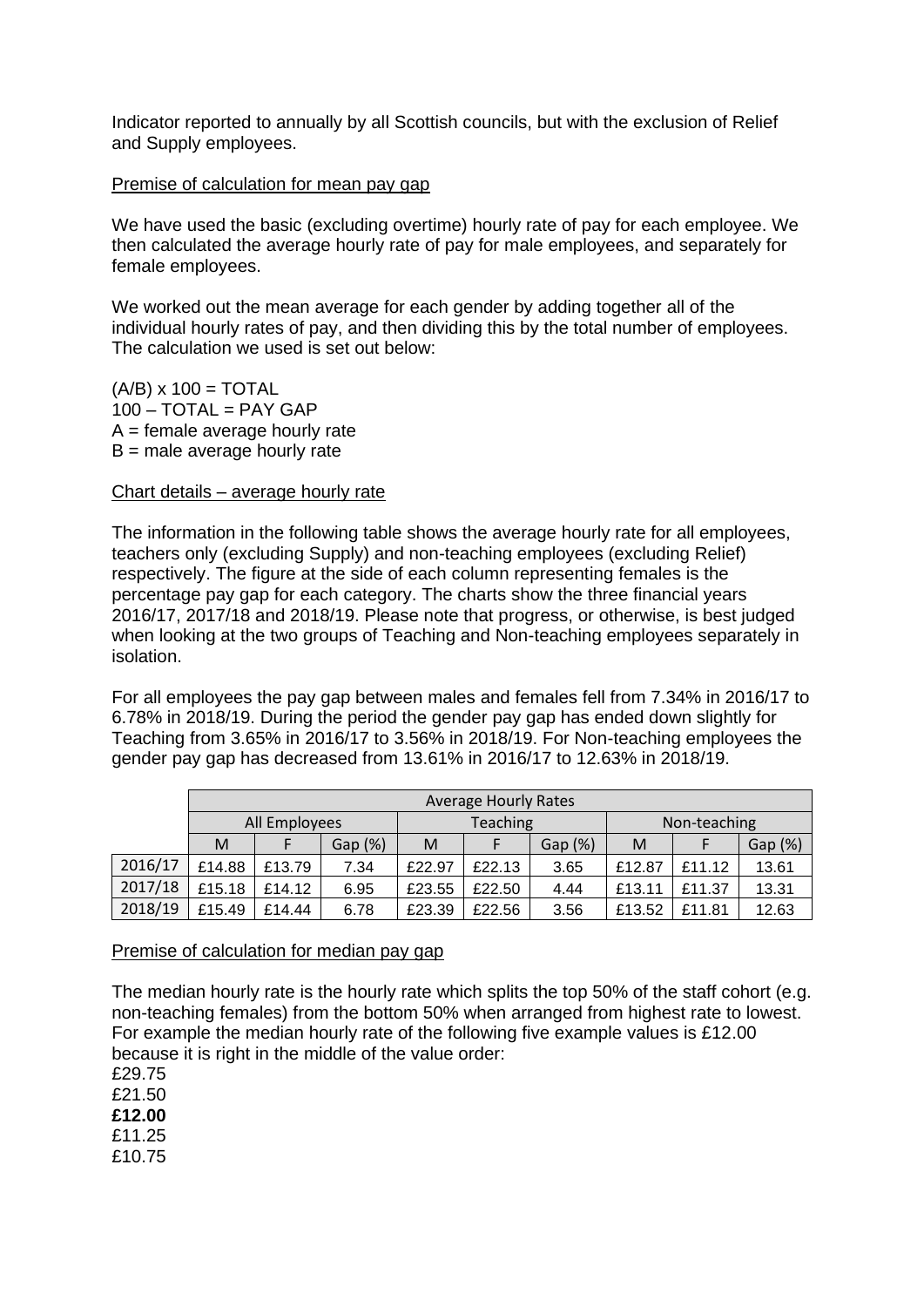To show the distinction, the Mean (the common understanding of 'average') hourly rate for the same group of figures would be £17.05:

(29.75 + 21.50 + 12.00 + 11.25 + 10.75) / 5 = **£17.05** 

The calculation we used is set out below:  $(A/B)$  x 100 = TOTAL  $100 - TOTAL = PAY GAP$  $A =$  female median hourly rate  $B$  = male median hourly rate

#### Chart details – median

The table that follows shows the median hourly rates for all employees, teaching employees (excluding Supply) and non-teaching employees (excluding Relief) to show the gender pay gap. Again, progress, or otherwise, is best judged when looking at the two groups of Teaching and Non-teaching employees separately in isolation.

When laid against the Mean average Gender Pay Gap, the figures highlight the significant limitations of the Median average as a Gender Pay Gap measurement, at least for large heterogenous workforces such as Aberdeenshire Council's. Most importantly, the Median doesn't for example take any account of the fact that most senior managers (and all Directors) are male; the only impact this has on the Median will be the specific fact that the Chief Executive salary will have brought the Median for Males higher. But if for arguments sake there were no women in any promoted roles above Grade K, except for an externally-recruited female Chief Executive, the Median rate for women would be *higher* than that for men, whereas the Mean would much more realistically show a far lower rate for women. The Gender Pay Gap for Non-teaching employees has, for what its worth, remained fairly static at around 8%.

The Median also tends to either move in leaps or stay completely static, due to the fact that near the thresholds a few more (or fewer) jobholders on either side of the mid-point can be enough to move the median rate to the SCP above / below. For example, even without consulting the Mean rate alongside it, the large drop in the Median from 12.82% to 8.81% for All non-relief jobholders from 2017/18 to 2018/19 clearly doesn't actually represent anything like such a significant improvement in reality.

The gender pay gap for teachers remains static at 0%, reflecting the lack of nuance that the Median allows where large numbers of Female and Male employees are on a common SCP (cf. the 3.5% gap for Teaching under the Mean Gender Pay Gap calculation).

|         | <b>Average Hourly Rates</b> |        |         |                 |        |         |              |        |         |  |
|---------|-----------------------------|--------|---------|-----------------|--------|---------|--------------|--------|---------|--|
|         | All Employees               |        |         | <b>Teaching</b> |        |         | Non-teaching |        |         |  |
|         | M                           |        | Gap (%) | M               |        | Gap (%) | M            |        | Gap (%) |  |
| 2016/17 | £12.21                      | £10.63 | 12.94   | £21.74          | £21.74 | 0.00    | £10.63       | £9.77  | 8.09    |  |
| 2017/18 | £12.40                      | £10.81 | 12.82   | £22.18          | £22.18 | 0.00    | £10.81       | £9.95  | 7.96    |  |
| 2018/19 | £12.83                      | £11.70 | 8.81    | £22.18          | £22.18 | 0.00    | £11.19       | £10.30 | 7.95    |  |

Graphs showing progress, or otherwise, from 2016/17 to 2018/19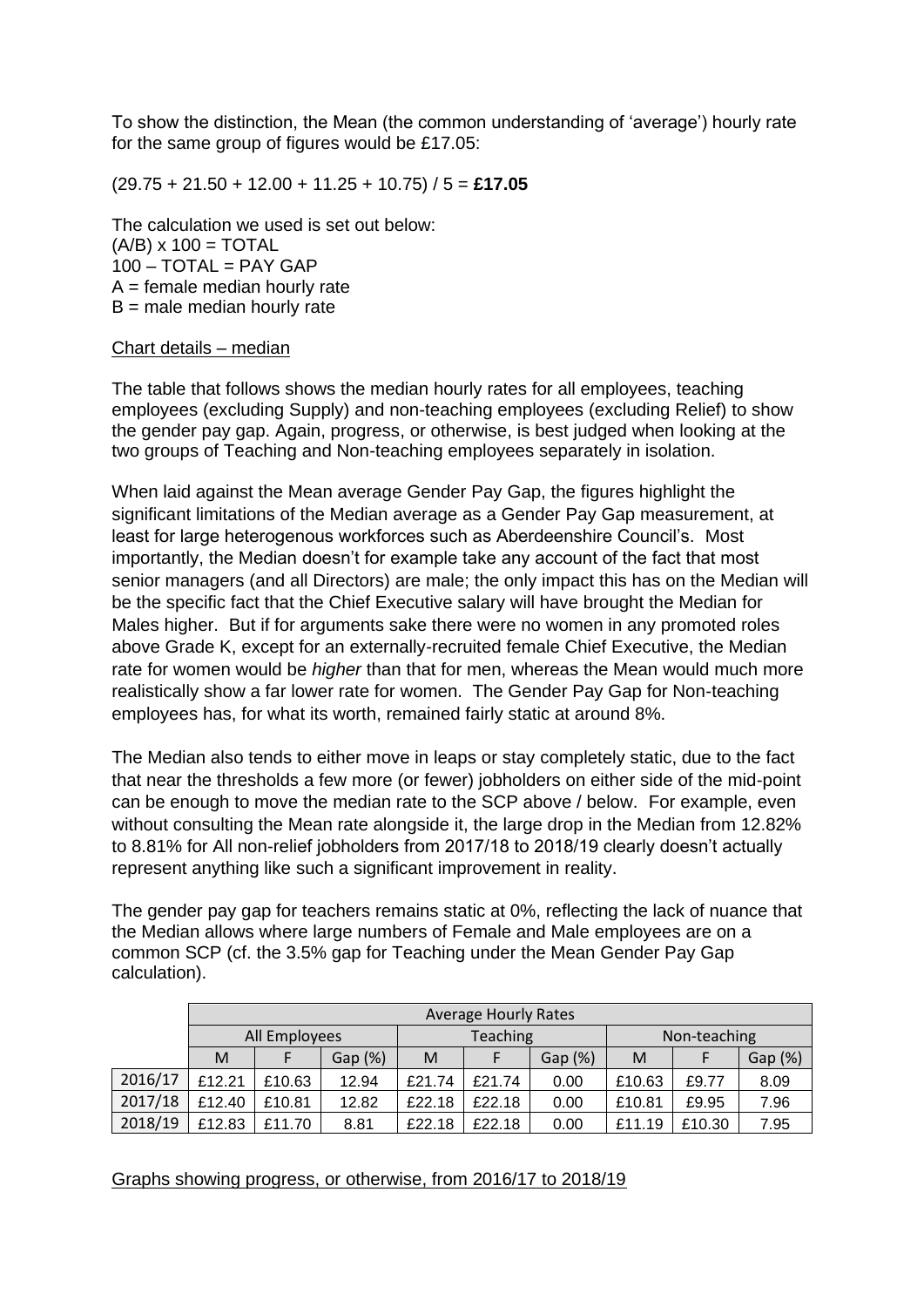